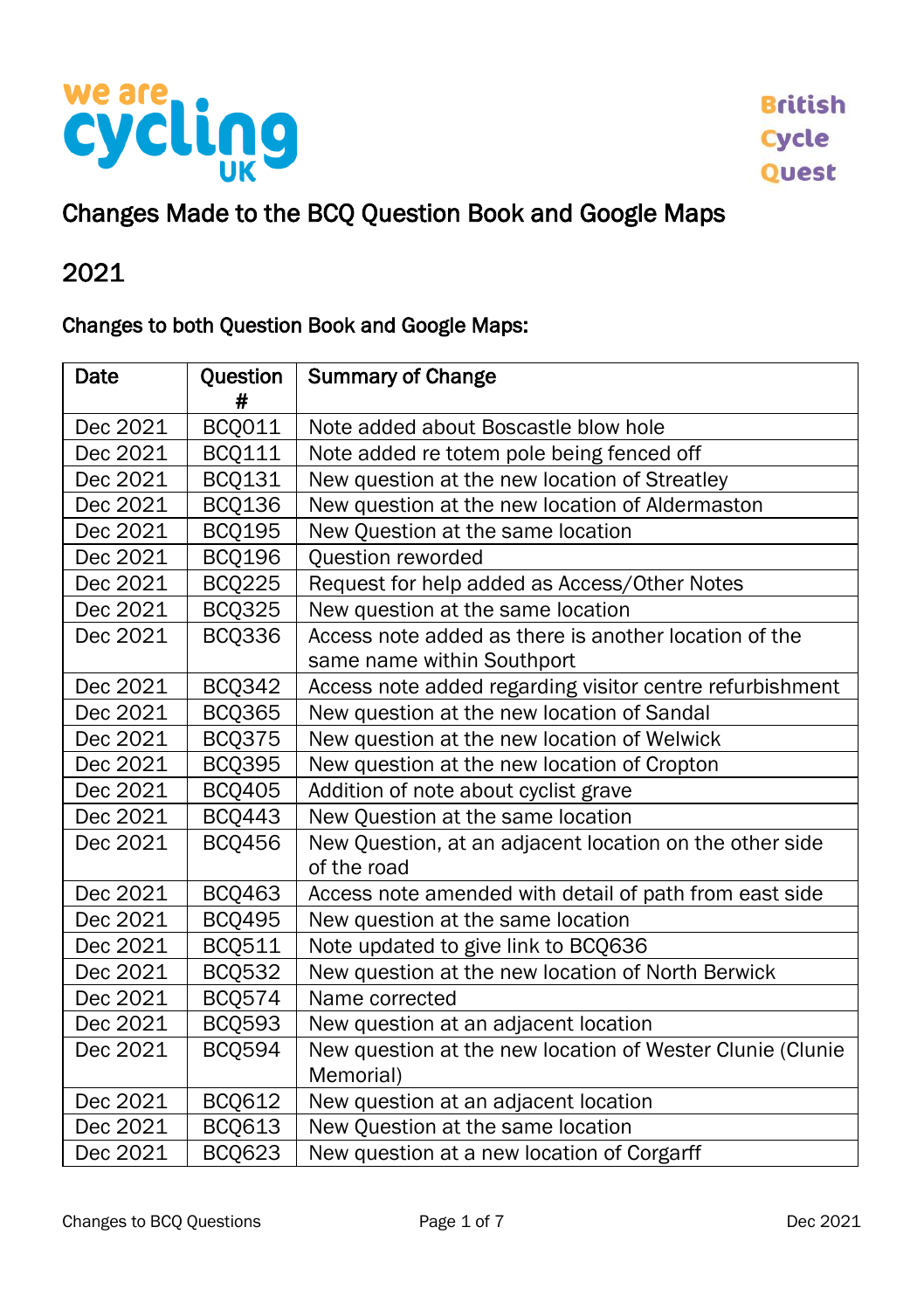| Date     | Question<br>#                                | <b>Summary of Change</b>                                                                                     |  |  |
|----------|----------------------------------------------|--------------------------------------------------------------------------------------------------------------|--|--|
| Dec 2021 | <b>BCQ624</b>                                | Note added concerning the Maiden Stone being boxed in<br>the winter months                                   |  |  |
| Dec 2021 | <b>BCQ625</b>                                | New Question at a location within Udny Green                                                                 |  |  |
| Dec 2021 | <b>BCQ632</b>                                | New Question at the same location                                                                            |  |  |
| Dec 2021 | <b>BCQ635</b>                                | New Question at an adjacent location in Tomintoul                                                            |  |  |
| Dec 2021 | <b>BCQ636</b>                                | New question at a new location of Craigellachie                                                              |  |  |
| Dec 2021 | <b>BCQ643</b>                                | New Question at the same location                                                                            |  |  |
| Dec 2021 | <b>BCQ645</b>                                | No change to question, but location name changed from<br>Speyside to Inverdruie, and monument name corrected |  |  |
| Sep 2021 | <b>BCQ066</b>                                | Request for help deleted                                                                                     |  |  |
| Sep 2021 | <b>BCQ086</b><br><b>BCQ086</b><br><b>ORA</b> | Additional note added re not doing both BCQ0860RA and<br><b>BCQ086</b>                                       |  |  |
| Sep 2021 | <b>BCQ112</b>                                | Additional location detail added                                                                             |  |  |
| Sep 2021 | <b>BCQ124</b>                                | Additional location detail added                                                                             |  |  |
| Sep 2021 | <b>BCQ131</b>                                | Note added as Cock weather vane has gone missing                                                             |  |  |
| Sep 2021 | <b>BCQ133</b>                                | Question amended                                                                                             |  |  |
| Sep 2021 | <b>BCQ164</b>                                | Access note added and request for help deleted                                                               |  |  |
| Sep 2021 | <b>BCQ195</b>                                | Question amended and note added                                                                              |  |  |
| Sep 2021 | <b>BCQ224</b>                                | New question at the new location of Cirencester                                                              |  |  |
| Sep 2021 | <b>BCQ234</b>                                | Additional location detail added                                                                             |  |  |
| Sep 2021 | <b>BCQ262</b>                                | Question amended                                                                                             |  |  |
| Sep 2021 | <b>BCQ365</b>                                | Note added regarding charge for access                                                                       |  |  |
| Sep 2021 | <b>BCQ446</b>                                | Note added regarding graves may be removed                                                                   |  |  |
| Sep 2021 | BCQ471                                       | Additional location detail added                                                                             |  |  |
| Sep 2021 | <b>BCQ476</b>                                | Additional location detail added                                                                             |  |  |
| Sep 2021 | <b>BCQ486</b>                                | Correction to name quoted                                                                                    |  |  |
| Sep 2021 | <b>BCQ506</b>                                | Question reworded                                                                                            |  |  |
| Sep 2021 | <b>BCQ506</b>                                | Additional note added re not doing both BCQ5060RA and                                                        |  |  |
|          | <b>BCQ506</b>                                | <b>BCQ506</b>                                                                                                |  |  |
|          | <b>ORA</b>                                   |                                                                                                              |  |  |
| Sep 2021 | <b>BCQ511</b>                                | Note added re associations with a famous engineer                                                            |  |  |
| Sep 2021 | <b>BCQ512</b>                                | Additional detail added to access note regarding Cycle<br>Route 7                                            |  |  |
| Sep 2021 | <b>BCQ516</b>                                | New question and access note added                                                                           |  |  |
| Sep 2021 | <b>BCQ523</b>                                | Additional location detail added                                                                             |  |  |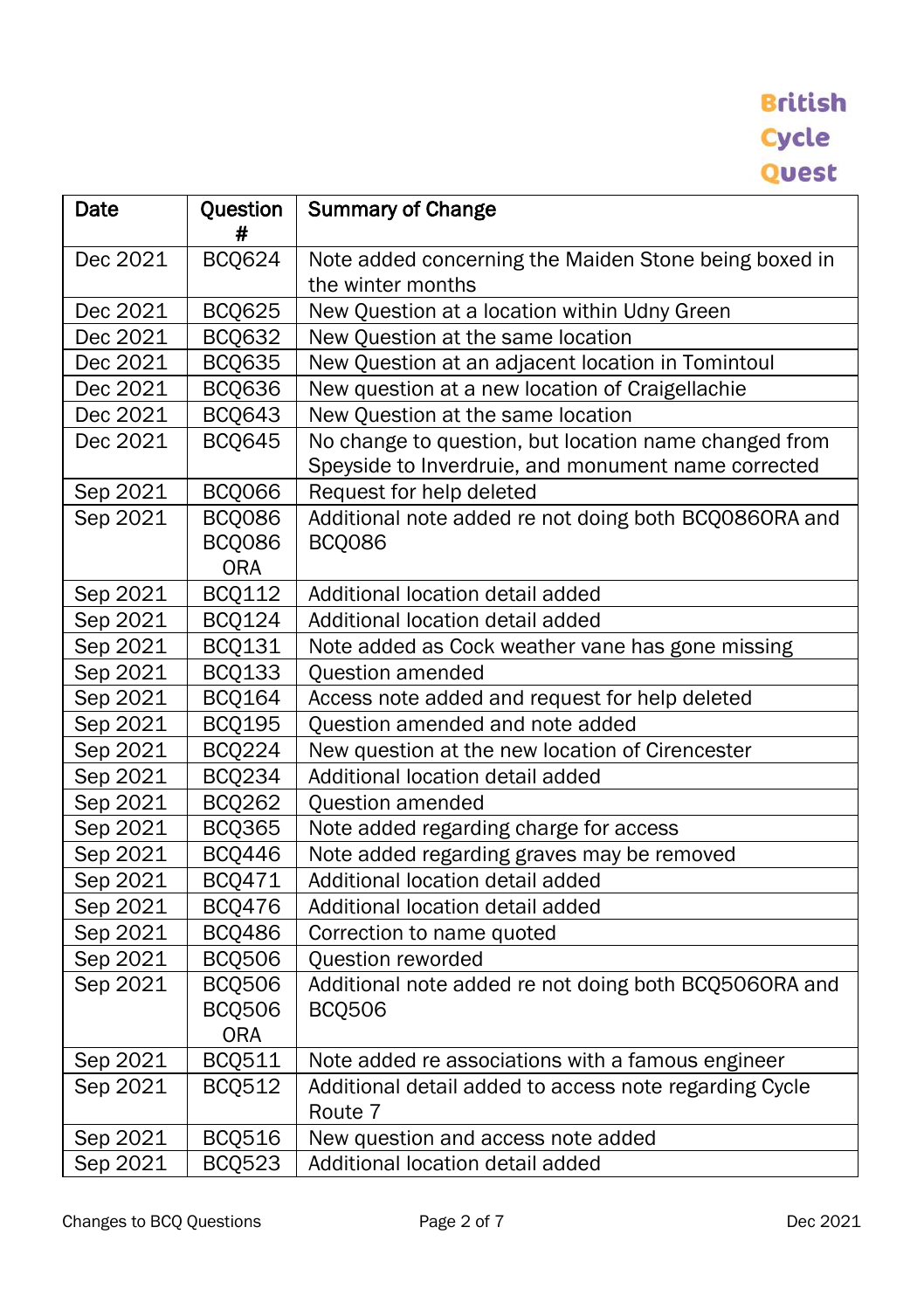| Date     | Question<br># | <b>Summary of Change</b>                                                               |  |  |
|----------|---------------|----------------------------------------------------------------------------------------|--|--|
| Sep 2021 | <b>BCQ525</b> | Access note added re one way system and note about<br>another memorial and clock       |  |  |
| Sep 2021 | <b>BCQ551</b> | New question and access note regarding Forest Drive<br>added                           |  |  |
| Sep 2021 | <b>BCQ555</b> | Location detail and access note added, plus a note about<br>David Bell                 |  |  |
| Jun 2021 | <b>BCQ014</b> | New question at the new location of Mullion                                            |  |  |
| Jun 2021 | BCQ016        | New question in a different location in Callington                                     |  |  |
| Jun 2021 | BCQ021        | Access note added                                                                      |  |  |
| Jun 2021 | <b>BCQ023</b> | Revised question at the same location                                                  |  |  |
| Jun 2021 | BCQ024        | New question at the same location                                                      |  |  |
| Jun 2021 | <b>BCQ122</b> | New question at the same location                                                      |  |  |
| Jun 2021 | <b>BCQ135</b> | Additional location detail added                                                       |  |  |
| Jun 2021 | <b>BCQ194</b> | New question at the windmill                                                           |  |  |
| Jun 2021 | <b>BCQ252</b> | Question reworded                                                                      |  |  |
| Jun 2021 | <b>BCQ255</b> | Access note added                                                                      |  |  |
| Jun 2021 | <b>BCQ263</b> | New question at the new location of Naseby village                                     |  |  |
| Jun 2021 | <b>BCQ273</b> | New question at the new location of Foxton village                                     |  |  |
| Jun 2021 | <b>BCQ314</b> | New question in a different location in Lichfield                                      |  |  |
| Jun 2021 | <b>BCQ336</b> | New question at the new location of Southport                                          |  |  |
| Jun 2021 | <b>BCQ362</b> | New question at same location and access note added                                    |  |  |
| Jun 2021 | <b>BCQ363</b> | New Question at Bingley Locks on Beck Rd and access<br>note about canal tow path added |  |  |
| Jun 2021 | <b>BCQ426</b> | Access note added regarding The Union Bridge being<br>closed until Spring 2022         |  |  |
| Jun 2021 | <b>BCQ506</b> | Additional access note regarding the track on the                                      |  |  |
|          | <b>ORA</b>    | northside added.                                                                       |  |  |
| Mar 2021 | <b>BCQ062</b> | Change to access notes to mention nearby underpass<br>under A31                        |  |  |
| Mar 2021 | <b>BCQ085</b> | New question at the new location of Kirdford                                           |  |  |
| Mar 2021 | <b>BCQ363</b> | Request for help added as Access/Other Notes                                           |  |  |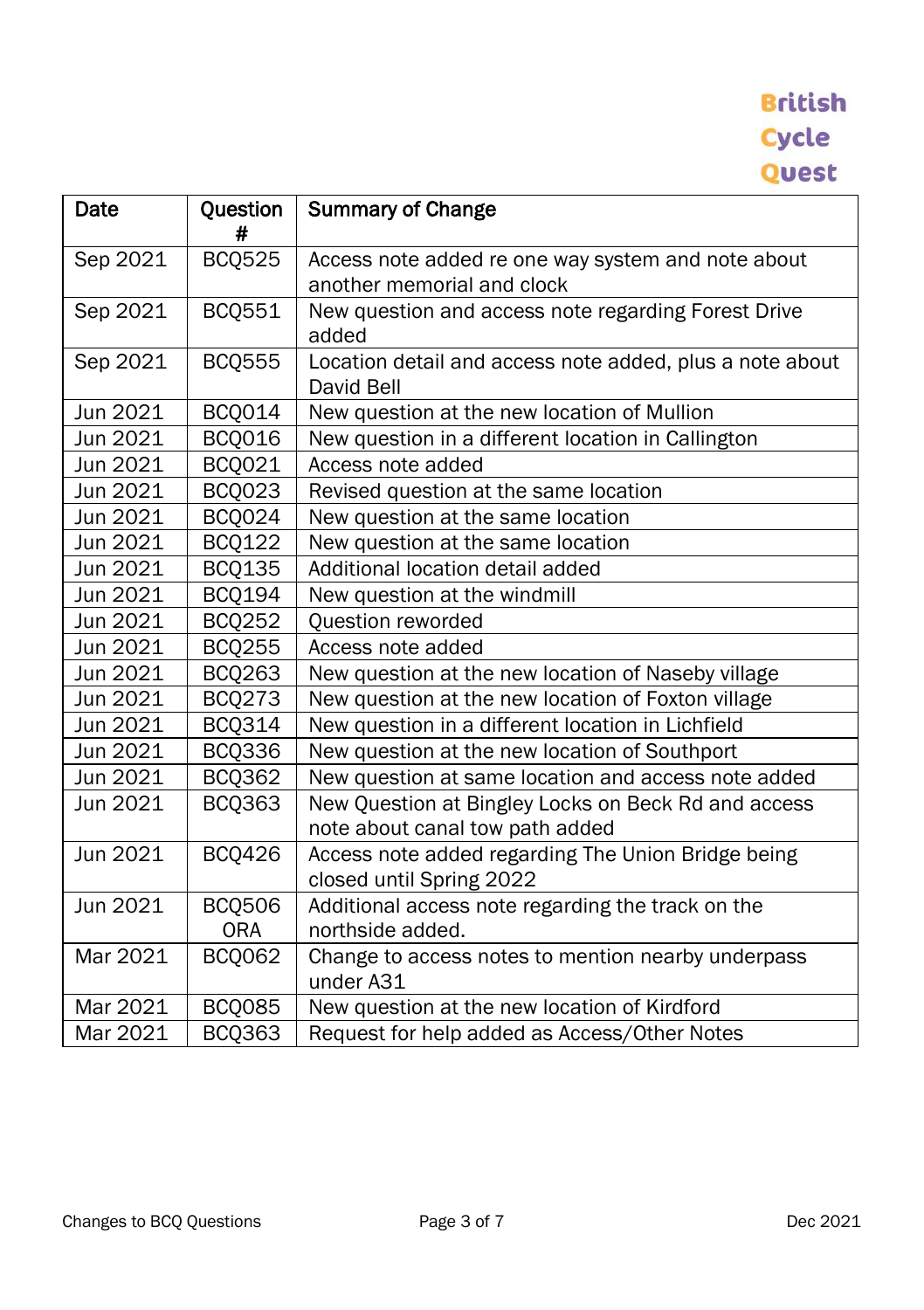Mar 2021 - Question Book format updated as follows

- New front and rear cover
- Introductory text updated to reflect the Web Submission process
- Layout of individual questions amended to reflect layout used for Google Maps
- Request for help section at the front removed as now moved to individual questions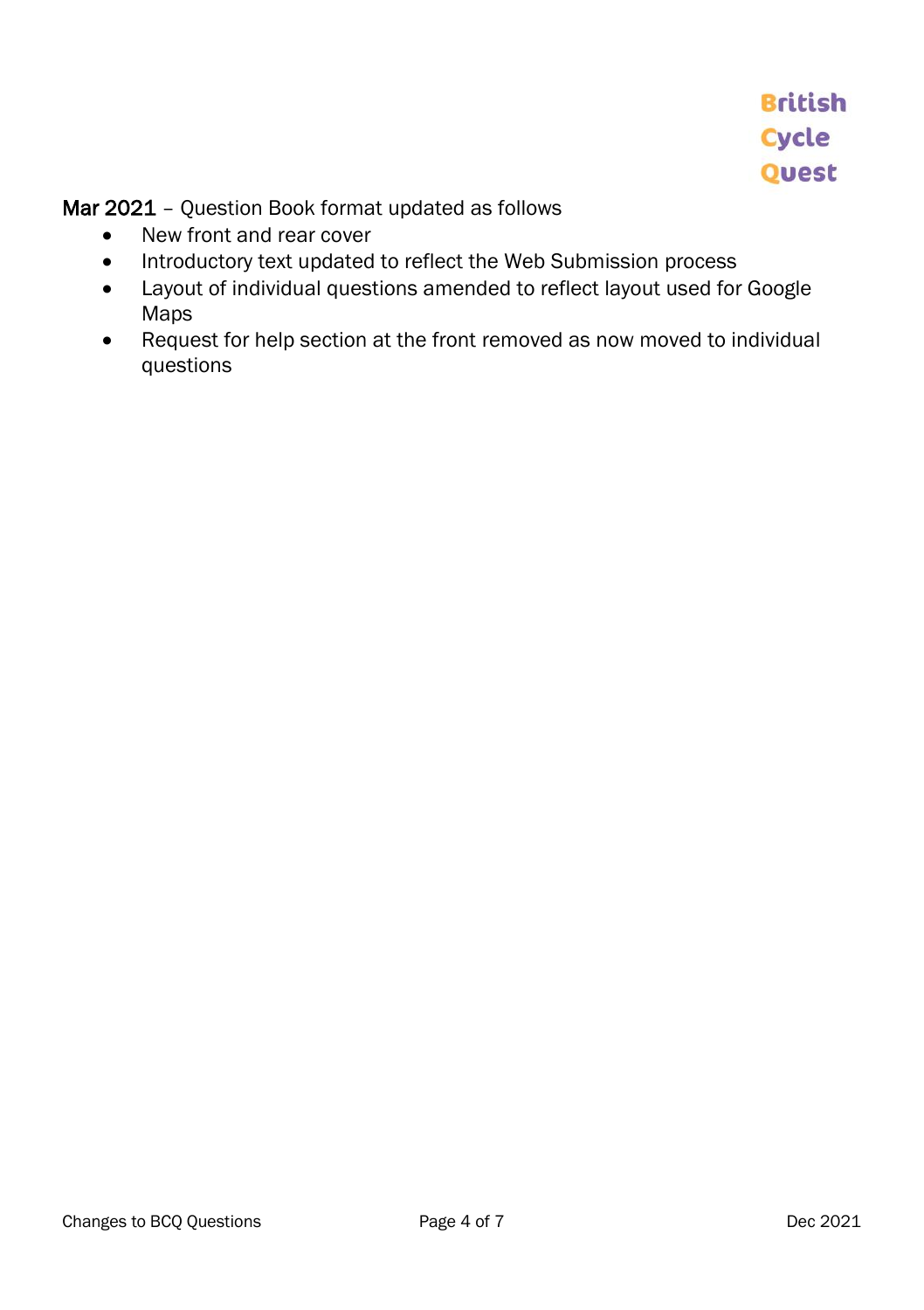#### 2020

#### Nov 2020-

Major update as follows:

BCQ Code added to all questions, and grid references updated to 8 digits. In the update of grid references to 8 digits, 10m accuracy, they have been corrected when errors have been identified.

An Off Road Alternatives section has been added at the end of the question book, and incorporated directly into county listings on the Google Map on the BCQ Web Page. Google Map Questions updated in line with the Nov 2020 question book, some had not been updated for a period of time and had differed from the Question Book Other changes from the Jan 2020 Edition of the question book are listed below and marked as Nov 2020

| Question<br># | <b>Summary of Change</b>                                  |
|---------------|-----------------------------------------------------------|
| <b>BCQ012</b> |                                                           |
|               | New question in St Mawes                                  |
| BCQ024        | Question amended to reflect grave is now in the church    |
| <b>BCQ033</b> | New question at Ashcott Corner, update to place name      |
| BCQ034        | New question at the existing location                     |
| <b>BCQ041</b> | Pub name changed and location corrected                   |
| <b>BCQ043</b> | New question in a different location in Milton Abbas      |
| <b>BCQ045</b> | Question simplified to one item, not two                  |
| <b>BCQ053</b> | New question in a different location in Lacock            |
| <b>BCQ056</b> | New question in the adjacent village of Alton Barnes      |
| <b>BCQ061</b> | New question at new location of Longstock                 |
| BCQ074        | Amended question. There was confusion in the location     |
| BCQ075        | New question in a different location in Havenstreet       |
| <b>BCQ081</b> | New question at a different location in Midhurst          |
| <b>BCQ086</b> | New question in new location of Steyning                  |
|               | Old check point moved to Off Road Alternatives, BCQ086ORA |
| <b>BCQ092</b> | New question in a different location in Battle            |
| <b>BCQ093</b> | New question in a different location in Mayfield          |
| BCQ094        | New question in a different location in Ashdown Forest    |
| <b>BCQ096</b> | New question at Ditchling Beacon car park.                |
| BCQ101        | New question at new location of Otford                    |
| <b>BCQ104</b> | Ref to phone box replaced by Memorial Hall                |
| <b>BCQ105</b> | New question due to Cathedral restoration                 |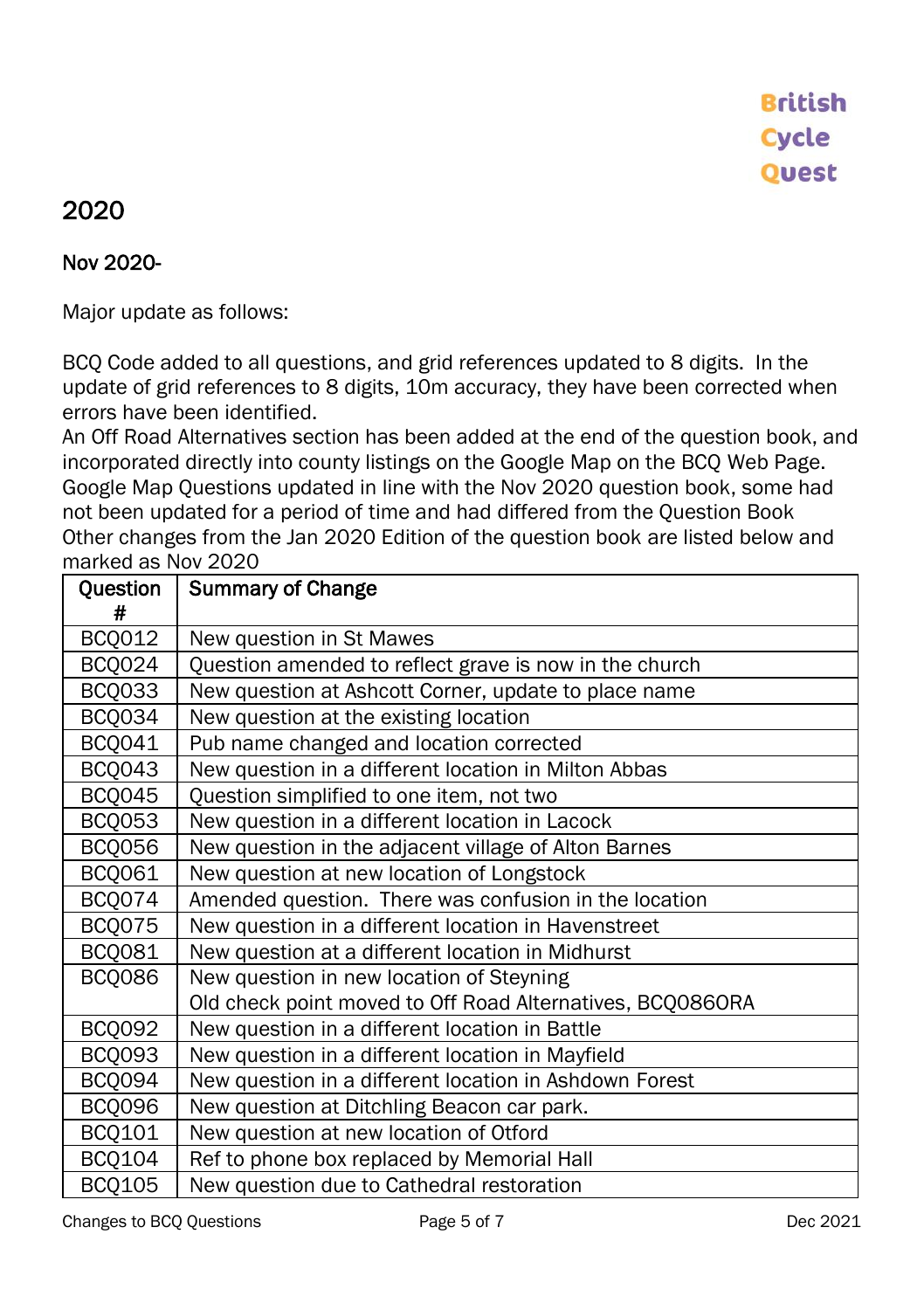| Question      | <b>Summary of Change</b>                                             |  |  |
|---------------|----------------------------------------------------------------------|--|--|
| #             |                                                                      |  |  |
| <b>BCQ106</b> | New question in a different location in Hythe                        |  |  |
| <b>BCQ111</b> | New question in new location of Virginia Water (Windsor Great Park)  |  |  |
| <b>BCQ112</b> | New question at same location                                        |  |  |
| <b>BCQ116</b> | Correction to question                                               |  |  |
| <b>BCQ121</b> | Correction of the Observatory name                                   |  |  |
| <b>BCQ122</b> | New question in a new location, Richmond Hill                        |  |  |
| <b>BCQ126</b> | Additional question detail added                                     |  |  |
| <b>BCQ131</b> | Location name corrected                                              |  |  |
| <b>BCQ135</b> | New question in new location of Waltham St Lawrence                  |  |  |
| <b>BCQ136</b> | Question reworded to clarify which house                             |  |  |
| <b>BCQ155</b> | Correction of relative position of checkpoint to farm                |  |  |
| <b>BCQ163</b> | Question reworded                                                    |  |  |
| <b>BCQ173</b> | New question in Ayot St Lawrence                                     |  |  |
| <b>BCQ184</b> | Question reworded                                                    |  |  |
| <b>BCQ185</b> | Correction to house number                                           |  |  |
| BCQ201        | New question in a different location in Framlington                  |  |  |
| <b>BCQ213</b> | Grid ref confirmed so note removed                                   |  |  |
| <b>BCQ224</b> | Question reworded                                                    |  |  |
| <b>BCQ231</b> | Question reworded                                                    |  |  |
| BCQ241        | New question in a different location in Ellesmere                    |  |  |
| <b>BCQ261</b> | Note on scaffolding deleted                                          |  |  |
| <b>BCQ291</b> | Note added re Tom Simpson memorabilia                                |  |  |
| <b>BCQ301</b> | Access note added re Off Road Alternatives                           |  |  |
| <b>BCQ343</b> | Sketch option removed                                                |  |  |
| <b>BCQ372</b> | Question reworded to avoid a sketch                                  |  |  |
| <b>BCQ373</b> | Location info amended                                                |  |  |
| <b>BCQ381</b> | Question modified and access note added                              |  |  |
| <b>BCQ441</b> | Note removed as plaque is now back outside                           |  |  |
| <b>BCQ481</b> | Location name amended, also applied to county name in section        |  |  |
|               | header                                                               |  |  |
| <b>BCQ485</b> | Location name amended as per OS 50k mapping                          |  |  |
| <b>BCQ486</b> | Modified question                                                    |  |  |
| <b>BCQ495</b> | Access Note amended                                                  |  |  |
| <b>BCQ506</b> | Old check point, Nant Rhydwilym Pass, added to Off Road Alternatives |  |  |
|               | as BCQ5060RA                                                         |  |  |
| <b>BCQ536</b> | Street name corrected                                                |  |  |
| <b>BCQ541</b> | Street name corrected                                                |  |  |